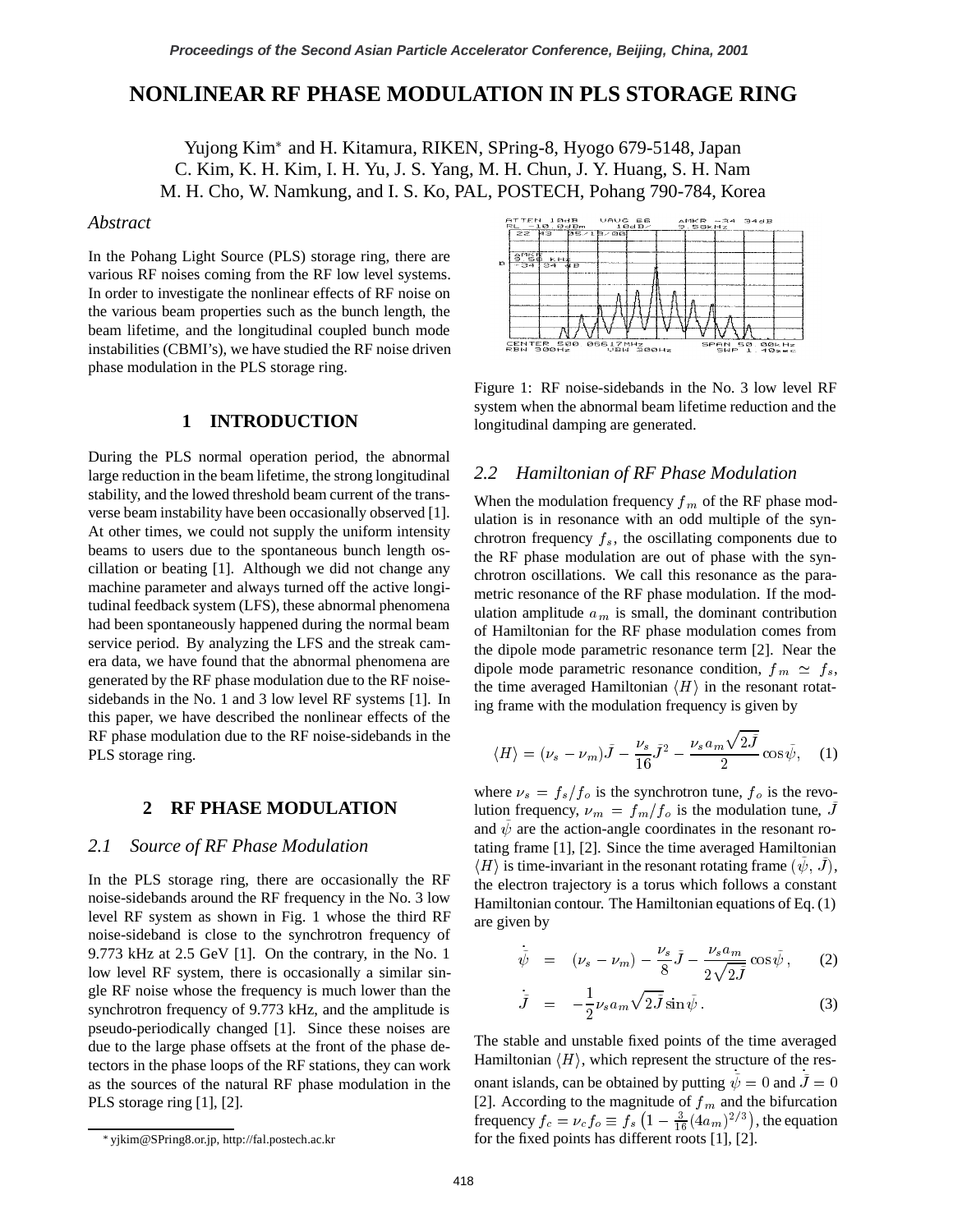

Figure 2: Spectrum levels of the CBMI's obtained by the LFS for two different RF noise-sideband conditions*, apr13am* and *may18pm*.



Figure 3: Beam lifetime for the normal operation period, *apr13am* and abnormal beam lifetime reduction due to the various RF noise-sidebands.

# **3 OBSERVATION AND SIMULATION**

### *3.1 Abnormal Beam Stability and Lifetime*

The dipole mode parametric resonance can be generated when one of the RF noise-sidebands with enough amplitude is near the synchrotron frequency [1], [2]. In this case, various beam properties can be changed nonlinearly according to the relation of the RF phase modulation frequency  $f_m$  and the bifurcation frequency  $f_c$ . Since all bifurcation frequencies of five RF noise-sidebands in Fig. 1 are about 9 kHz for the given modulation amplitude distribution, the modulation frequency  $f_m$  means the frequency of an RF noise-sideband close to 9 kHz from now on [1].

Although we have always tuned the RF cavity temperatures to control CBMI during all 468 buckets filled 2.5 GeV operation period, there is still an undamped harmful longitudinal CBMI due to  $TM_{020}$  HOM (1301.1 MHz) of the PLS RF cavities as shown in *apr13am* of Fig. 2 [3]. Here, *apr13am* denotes the measured time, that is April 13 AM, 2000, and "deg@RF" means the bunch phase [degree] with respect to a reference oscillator of the PLS LFS [3]. Due to the large momentum spread, the beam lifetime of *apr13am* is larger than 36 hours at 160.00 mA as shown in Fig. 3 [2], [4]. However, the beam lifetime, longitudinal CBMI, and the transverse CBMI of *may18am*, *may18pm*, and *jun06am* are changed according to different modulation frequencies as shown in Figs. 2 and 3 [1]. Related parameters are summarized in Table 1 where LCBMI and TCBMI mean the longitudinal and transverse CBMI, respectively.

To analyze those changes for the *may18am, may18pm*,

|  |  | Table 1: Parameters for various RF noise status. |  |  |  |
|--|--|--------------------------------------------------|--|--|--|
|--|--|--------------------------------------------------|--|--|--|

|                         | apr13am  | may18am  | may18pm  | jun06am  |
|-------------------------|----------|----------|----------|----------|
| Beam energy, GeV        | 2.5      | 2.5      | 2.5      | 2.5      |
| Beam current, mA        | 159.18   | 159.26   | 159.13   | 165.80   |
| $f_{\rm s}$ , kHz       | 9.773    | 9.773    | 9.773    | 9.773    |
| $f_m$ , kHz             | no noise | 8.369    | 9.662    | 10.380   |
| $a_m$ , rad             | ٠        | 0.006    | 0.003    | 0.002    |
| $f_c$ , kHz             |          | 9.615    | 9.672    | 9.700    |
| $f_m - f_c$ , kHz       | ٠        | $-1.246$ | $-0.010$ | $+0.680$ |
| Peak mode of LCBMI      | 279      | 279      | 241      | 195      |
| Peak mode of TCBMI      | ä,       |          | ٠        | 161      |
| LCBMI level, deg@RF     | 5.500    | 0.850    | 0.015    | 0.003    |
| TCBMI level, deg@RF     | ٠        |          | ٠        | 0.06     |
| Beam lifetime, hour:min | 36h36m   | 32h57m   | 27h40m   | 26h47m   |

and *jun06am,* we have simulated the dipole mode parametric resonance by solving the time averaged Hamilton equations of motion, Eqs.  $(2)$  and  $(3)$  [1], [2]. Figure 4 shows the 100000 turn phase space tracking results in the resonant rotating frame for  $may18am$  with  $a_m = 0.006$ ,  $may18am$ with  $a_m = 0.030$ ,  $may18pm$ , and  $jun06am$ .

As the modulation frequency approaches the bifurcation frequency from below, one stable fixed point A and one unstable fixed point C move in and the other stable fixed point B moves out, and the momentum spread or the bunch length will also be reduced as shown in Fig. 4(a) and (c) [1], [2], [4]. Finally, the stable fixed point B and the unstable fixed point C become one at  $f_m = f_c$  [1], [2]. Since two beamlets around two stable fixed points oscillate out of phase in the lab coordinate frame, and enough electrons can be diffused from one beamlet to the other beamlet at  $f_c$ , the net dipole mode phase oscillations in the bunches will be disappeared at the dipole mode parametric resonance condition of  $f_m = f_c$  [1], [2]. In this case, the driving mechanism of the longitudinal CBMI's will be vanished, and the strong longitudinal stability and the reduction in the momentum spread or the bunch length reduction will be obtained [2], [4]. Therefore, the Touscheck lifetime which is directly proportional to the bunch length will be reduced at the dipole mode parametric resonance [1], [2].

After considering small differences in the modulation frequency and the bifurcation frequency of *may18pm*, we can consider it as near the dipole mode parametric resonance status. Therefore, the strong longitudinal stability, the large reductions in the momentum spread, the bunch length or the beam lifetime can be obtained for *may18pm* as shown in Figs. 2, 3, and  $4(c)$  [2], [4]. This bunch length reduction is also well agreed with the streak camera images as shown in Fig. 5(b).

Since the modulation frequency is well below the bifurcation frequency for *may18am*, the phase space area or the momentum spread is large as shown in Fig. 4(a). And its longitudinal damping and the beam lifetime reduction are small due to the weak resonance strength as shown in Fig. 3 and summarized in Table 1 [1]. In case of *may18am*, beams are reinjected at near 140 mA by the user's request.